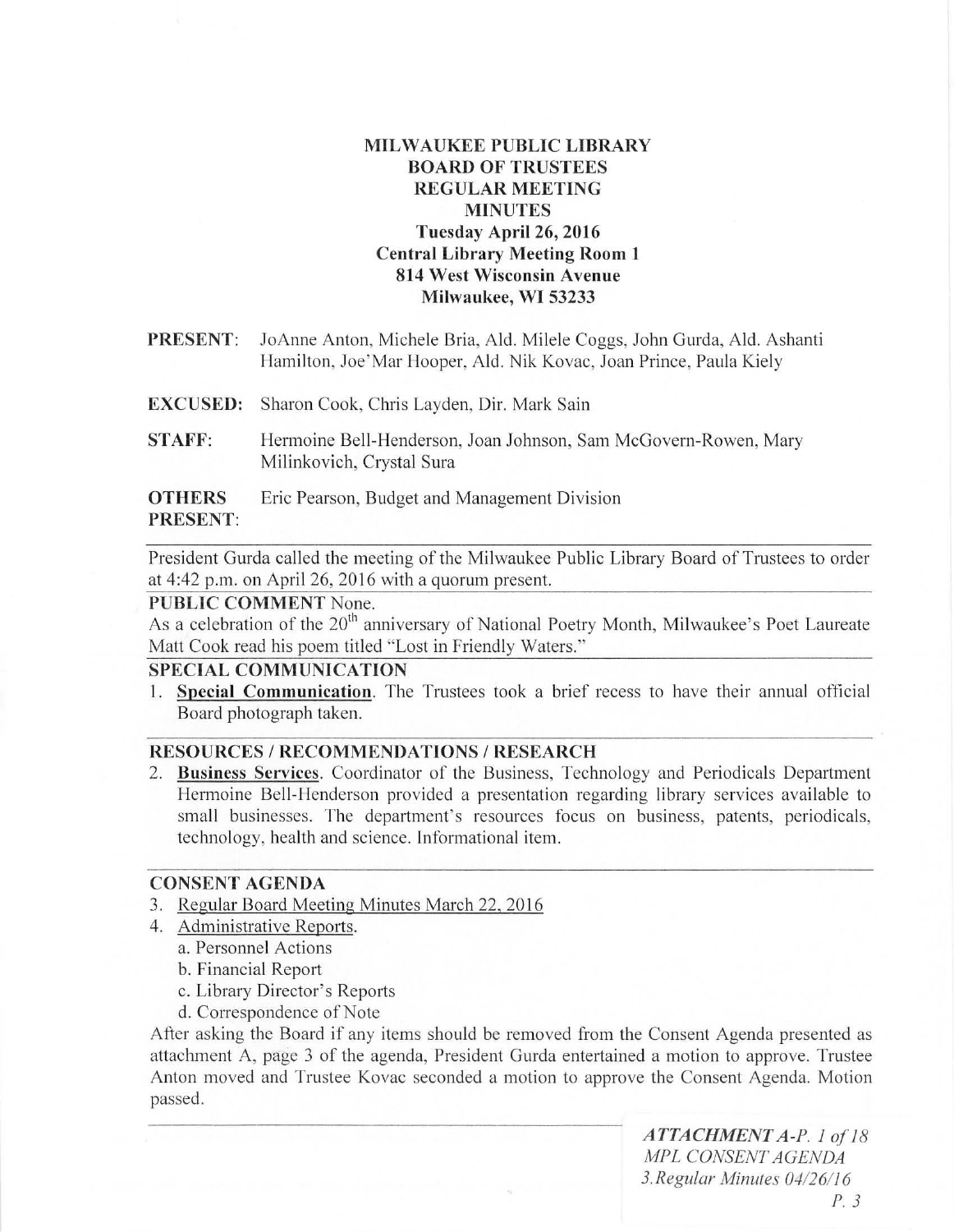# **REPORTS**

- 5. MPL Finance & Personnel Committee. Due to the lack of a quorum at the April 6, 2016 MPL Finance & Personnel committee meeting was cancelled. The Trustees received the Milwaukee Public Library Trust Fund Audited Financial Statements for the year ended December 31, 2015 in advance of the meeting for review. MPL Finance & Personnel Committee Vice-chair Joanne Anton expressed her confidence in accepting the Significant Audit Findings letter and the financial statements report completed by Reilly, Penner  $\&$ Benton LLP and recommended approval in the form of a motion. Seconded by Joe'Mar Hooper. Motion passed.
- 6. Building and Development Committee. Chair Bria referred to the April 7, 2016 Building and Development Committee agenda and minutes, listed as attachment B, page 28 of the agenda. She summarized the minutes noting the progress on the Mitchell Street Library design will continue through July 2016. A second community meeting will be held in June or July with MPL Board review of the design planned for July 26, 2016. A revision to the 2017 to 2021 Capital Planning budget request document was distributed and is attached at the end of these minutes. The branch libraries total for 2020 is \$1,400,000. The Mitchell Street Project Developer Agreement item and the Resident Preference Program

item were held for a future committee meeting. Informational item.

7. Milwaukee County Federated Library Svstem (MCFLS) Board. Trustee Kovac, Resource Library Representative, reported on the April 18, 2016 MCFLS Board meeting. A Request for Proposal using the E-rate process to find more effective wide area network for member libraries resulted in expanded band width for current member libraries that use the MCFLS Wide Area Network. The E-rate discount is 46%. MPL does not use this network. Informational item.

#### OLD BUSINESS

8. Policy Review - Use of Patron Database to Create Mailing Lists for Fundraising and Marketing. President Gurda referred to attachment C, page 38 of the agenda. In response to Trustee Cook's question about the MPL Foundation's use of a pop-up on MPL's webpage to solicit donations, he said the Director has authority to assist the Foundation in fundraising. Director Kiely said approximately \$8,000 was raised using the pop-up. The patron database was recently used to create a mailing list of 11,500 addresses for the Tippecanoe re-opening invitation. The Board approved the policies in 2014 and they were included in the agenda packet for review. Informational item.

## NEW BUSINESS

9. Art Collection. President Gurda said that library administration is setting up a task force to review and develop policies related to artwork owned by the library. Funding may be needed for appraisals to guide decisions on investing in restorations and for insurance purposes. Informational item.

> *ATTACHMENT A-P'* 2 *of 18 MPL CONSENT AGENDA 3. Regular Minules 041261/6 P*  $\cdot$  4